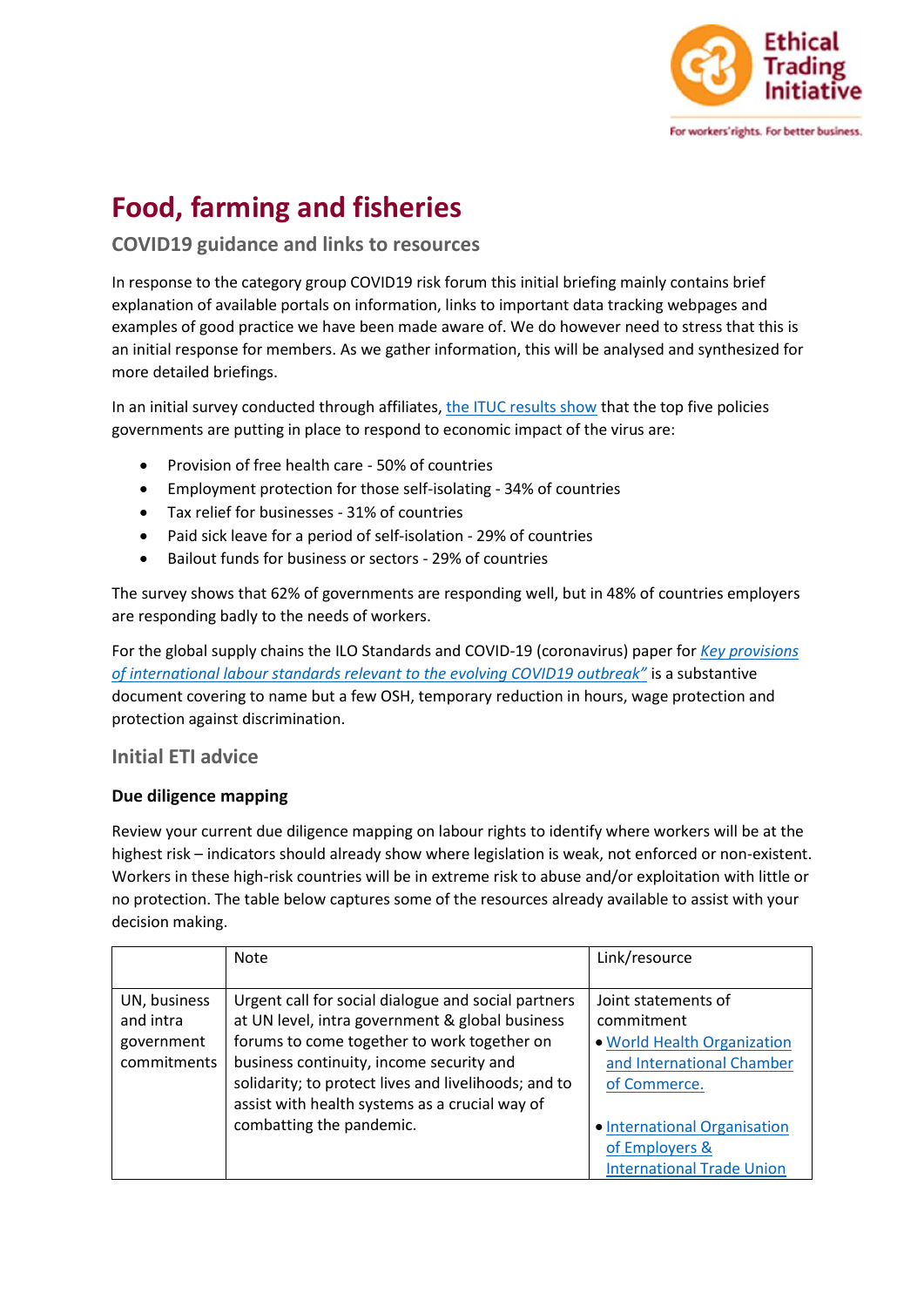|              | The OECD COVID19 webpages are dedicated to<br>policy makers but also has data tracking on the | Confederation                 |
|--------------|-----------------------------------------------------------------------------------------------|-------------------------------|
|              | virus spread and government responses                                                         | • OECD dedicated pages        |
|              | For EU countries, Iceland and the OECD has                                                    | • EU - state of health system |
|              | produced "State of health systems" providing a                                                | briefings per country         |
|              | concise briefing per country.                                                                 |                               |
| Country duty | Governments are taking a wide range of                                                        | Government response           |
| to protect   | measures in response to the COVID-19 outbreak.                                                | tracker                       |
|              | The Oxford COVID-19 Government Response                                                       |                               |
|              | Tracker (OxCGRT) aims to record these unfolding                                               | USA state by state regulatory |
|              | responses in a rigorous, consistent way across                                                | changes                       |
|              | countries and across time.                                                                    |                               |
|              |                                                                                               |                               |
|              | The American Unions have developed a state by                                                 | ILOs global social protection |
|              | state briefing on provision for workers in this                                               | monitor - Government          |
|              | time.                                                                                         | responses                     |
|              |                                                                                               |                               |
|              | The ILO's social protection monitor keeps track of                                            |                               |
|              | recent policy trends related to the pandemic.                                                 |                               |
|              |                                                                                               |                               |

## **Work with social partners**

It is critical at this time to reach out to work with your established social partners, ie Global Trade Union Federations, local trade unions and labour NGO's to develop solutions in producing countries but also to establish what they are working on in respect to protecting vulnerable workers at risk. Due to the established protocols, global links, on the ground activity and supported by local and international research, the trade union is well placed to work with in this crises.

|                 | <b>Note</b>                                      | Link/resource                      |
|-----------------|--------------------------------------------------|------------------------------------|
| UK trade        | All UK trade Unions affiliated to the TUC have   | <b>USDAW coronavirus FAQs and</b>  |
| union           | produced a wide range of guidance relating to    | <b>Social Distancing guidance</b>  |
| statements      | emergency conditions. They include USDAW,        |                                    |
| and advice      | GMB and Unite who are most relevant to the       | Unite the Union H&S advice         |
|                 | sector. Nautilus is the UK's union for seafarers | that also provides information     |
|                 | and dock workers                                 | on the Health and Safety at        |
|                 |                                                  | Work Act 1974 (HASAWA)             |
|                 | There is a range of advice focusing on OSH,      |                                    |
|                 | distancing & protection, short term contracts,   | GMB with good advice for what      |
|                 | advocacy and resources.                          | employers should do                |
|                 |                                                  |                                    |
|                 |                                                  | Nautilus COVID19 web page for      |
|                 |                                                  | <b>FAQs</b>                        |
|                 |                                                  |                                    |
| <b>EU</b>       | The EU trade union congress (ETUC) has a range   | <b>ETUC COVID19 social partner</b> |
| information     | of guidance and information on country social    | information                        |
|                 | partner agreements, bargaining agreements and    |                                    |
|                 | advocacy they're engaged in.                     |                                    |
| <b>ITUC</b> and | TUAC has developed a tracking page for OECD      | https://tuac.org/news/covid19-     |
| Global          | countries that covers emergency agreements and   | crisis-mapping-out-trade-          |